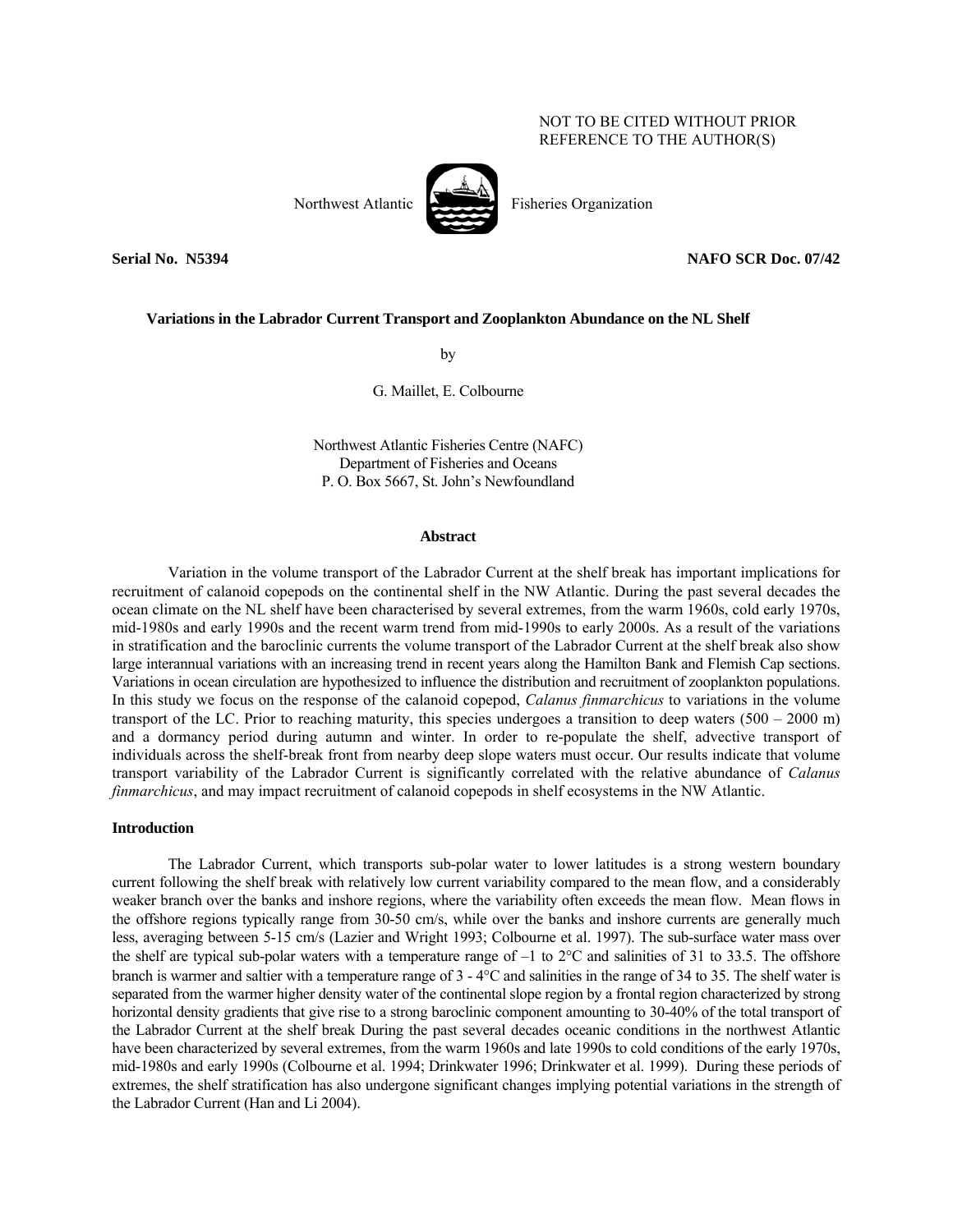The continuous plankton recorder  $(CPR)$  survey<sup>1</sup> provides an assessment of long-term changes in abundance and geographic distribution of planktonic organisms ranging from phytoplankton cells to larger macrozooplankton (Warner and Hays 1994, Richardson et *al*. 2006). CPR collections in the northwest Atlantic began in the early 1960's and continued with some interruptions during the latter period through till 1986. Collections were renewed in 1991 and continue to present. The recorder is towed by ships of opportunity along a number of standard routes throughout the North Atlantic. The CPR device collects plankton at a nominal depth of 7m through an aperature and organisms are retained on a moving band of silk material and preserved. Sections of silk representing 18.5 km tow distance and ca. 3m<sup>3</sup> of water filtered are analyzed microscopically using standard methods since the inception of the program thereby allowing valid comparisons between years. Every second section is analyzed providing a horizontal scale of ca. 37 km.

 The variation in the volume transport of the LC at the shelf break has important implications for recruitment of calanoid copepods on the Newfoundland and Labrador Shelf. In this study we focus on the response of the calanoid copepod, *Calanus finmarchicus* to variations in the volume transport of the LC. This copepod species dominates the spring/summer biomass in areas across the North Atlantic and typically reproduces with the spring phytoplankton bloom. The young stages develop in the surface layers during spring/summer while older stages typically begin to migrate to deeper waters in the autumn to enter a period of dormancy. Thus, older stages of *C. finmarchicus* are largely excluded from the shelf during winter and must re-populate the shelf through advective transport of individuals across the shelf-break front from nearby deep slope waters. Recent studies in the NW Atlantic indicate that the offshore location and density gradient across this frontal zone may be influenced by the volume transport of the LC and may impact cross-shelf exchange across this boundary zone (Pickart et al. 1999, Head et al. 1999).

### **Data and Methods**

 In 1976 the International Commission for the Northwest Atlantic Fisheries (ICNAF) adopted a suite of standard oceanographic stations along sections in the Northwest Atlantic Ocean from Cape Cod (USA) to Egedesminde (West Greenland) (Anon. 1978). Three of these sections are occupied annually during a mid-summer oceanographic survey conducted by the Canadian Department of Fisheries and Oceans. They include the Seal Island section on the Southern Labrador Shelf and Hamilton Bank; the Bonavista section off the eastern Newfoundland Shelf; and the Flemish Cap section which crosses the Grand Bank at 47°N and continues eastward across the Flemish Cap (Fig. 1). Temperature and salinity data from these surveys were used to compute density using the UNESCO equation of state for seawater which was then used to compute geostrophic currents from the horizontal gradient of the steric height using the standard geostrophic balance relationship according to Gill (1982).

 The CPR data analyzed in this report extend from 1961 to 2005 with an intervening gap from ca. 1978 to 1990. The sampling distribution for *C. finmarchicus* was uneven for both spatial and temporal scales due to the nature of opportunistic sampling with ships of opportunity, variation in shipping routes, and funding (Fig. 2). We did not differentiate the data based on bathymetry (e.g. shelf versus slope) and included all available data for the adult stages (CV-CVI) of *C. finmarchicus* bounded by the NAFO Subareas 2-6. We developed seasonally-adjusted annual mean estimates of the relative abundance of *C. finmarchicus* given the semi-quantitative nature of the CPR sampling (Richardson et al. 2006) based on general linear models (GLMs) of the form:

$$
Ln(Density) = \alpha + \beta_{YEAR} + \delta_{MONTH} + \varepsilon
$$

where *Density* is in units of # per m<sup>-2</sup>,  $\alpha$  is the intercept,  $\beta$  and  $\delta$  are categorical effects for year and month effects, and ε is the error. Density is log-transformed to deal with the skewed distribution of the observations.

# **Results**

 $\overline{a}$ 

<sup>&</sup>lt;sup>1</sup> See SAFHOS web site at (http://192.171.163.165/) for a description of the CPR Program collected for The Sir Alister Hardy Foundation for Ocean Science of Plymouth, England.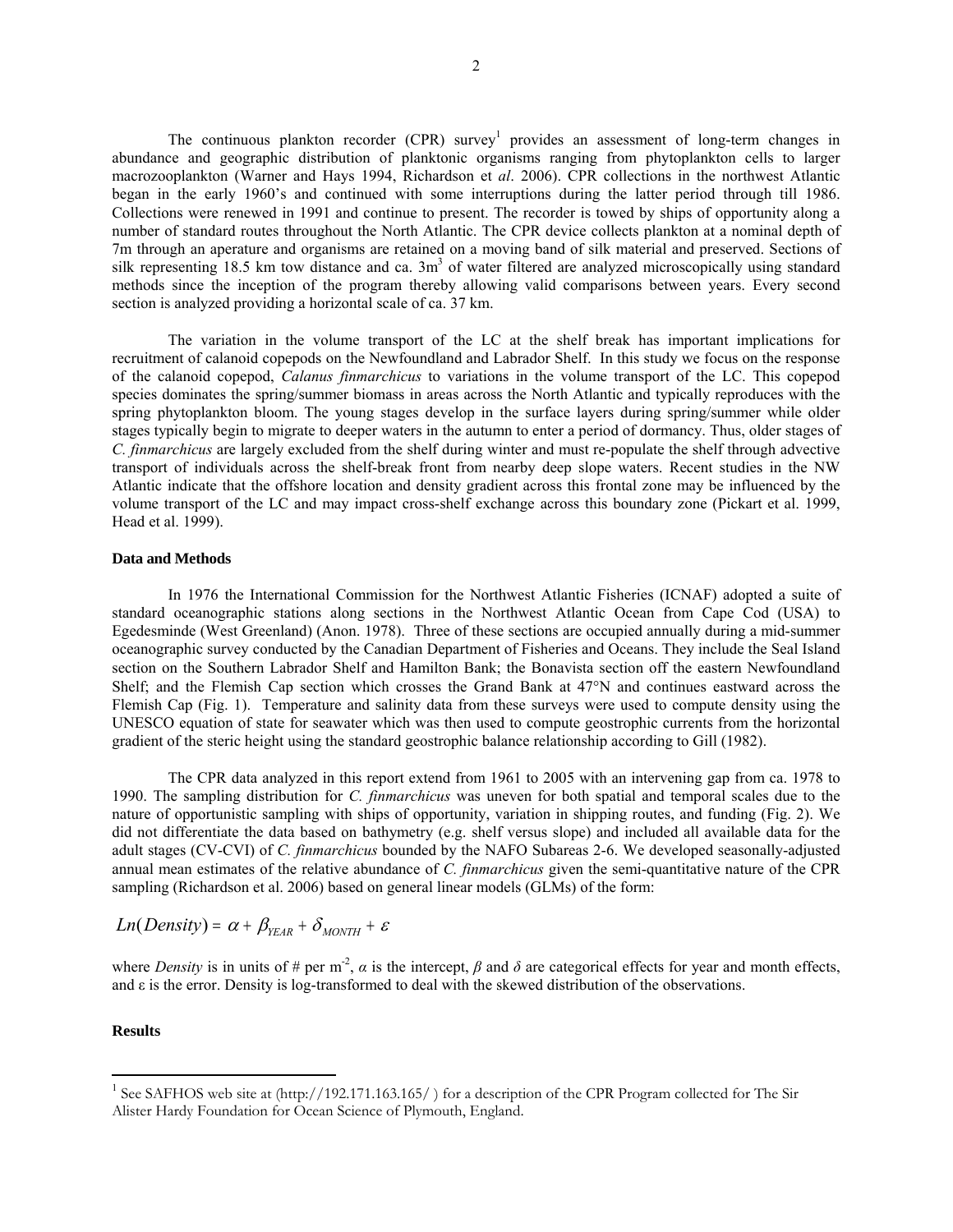## *Geostrophic Currents*

 The geostrophic currents relative to 300-m depth along the Seal Island section show distinct inshore and offshore branches of the Labrador Current (Fig. 3a). The inshore branch is located within about 100 km from the shore and the offshore branch, which is typically less than 100 km wide, is centered at about 225 km offshore over the 500-m isobath. In the offshore branch, current speeds range from 0.05 m/s at 200-m depth to greater than 0.2 m/s in the upper water column. In the inshore branch, current speeds are generally less than 0.2 m/s. Currents over Hamilton Bank show evidence of eddy circulation with northward flow on the inner bank.

 The flow patterns perpendicular to the Flemish Cap section show the well-known features of the circulation. The strong baroclinic component of the offshore branch as a bathymetrically trapped jet near the edge of the Grand Bank, the general anticyclonic circulation around the Cap and the northward flowing water of the North Atlantic Current east of the Cap are evident (Fig. 3b). The inshore branch of the Labrador Current is weak with speeds typically less than 0.05 m/s and is restricted to the Avalon Channel region within 50 km of the coast. Currents over most of the Grand Bank are near 0 m/s. Peak current speeds in the surface layer of the offshore jet on the slope of the Grand Bank are over 0.3 m/s. In this region the current is about 100-km wide and extends to below 100-m depth. Typical geostrophic speeds range from 0.05-0.10 m/s in the gyre over the Cap and near 0.20 m/s to the east of the Cap in the North Atlantic Current.

### *Variations in Geostrophic Transport*

 The volume transport was calculated by integrating the speed both vertically through the water column and horizontally in the offshore direction across the offshore branch of the Labrador Current. A reference level of 135-m was chosen for both sections since this was the deepest level common to both sections that did not intersect the bottom, thus eliminating potential problems associated with a bottom reference level. Also, the main interest was to examine variations in stratification and volume transport during recent ocean climate changes on the continental shelf. Changes in shelf stratification are mainly confined to the upper layers where meteorological forcing and sea ice dynamics influences water properties. The magnitude of the resulting horizontal density gradient will then determine the strength of the geostrophic component of the Labrador Current.

 The time series of volume transport of the offshore branch of the Labrador Current for the two sections show large interannual variations with an average transport of between 0.4-0.5 Sv. to the south relative to 135-m (Fig. 4). In general, the trends highlighted by the 5-year running means indicate higher than average transport during the late 1950s and into the 1960s, lower than average values during the cold period of the early 1970s and to a lesser extent during the cold period of the mid-1980s. During the late 1980s the transport increased to above average values, which for the most part, although not without exceptions, continued into the mid-to-late 1990s. Some of the annual variations are probably due to eddies or possibly high frequency internal wave propagation, which contaminates the density profiles and thus introduces noise and sometimes reversals in the horizontal pressure gradient force. The results show some similarity with those obtained by Myers et al. (1989) during the same time period (1950-1986). That is, they show a significant, albeit weak, negative correlation between the upper layer geostrophic transport and the NAO index, especially along the Flemish Cap section, indicating reduced transport during cold periods.

### *Variations in Calanus finmarchicus populations in relation to Gestrophic Transport*

 The relative abundance of the dominant calanoid copepod *Calanus finmarchicus* has declined from the 1960-70's to the recent decade across the northwest Atlantic inferred from the CPR survey (Fig. 5). The abundance of *C. finmarchicus* declined substantially by approximately 20 % during the intervening gap in the time series (1978 to 1990). An analysis of the relationship between the volume transport of the offshore branch of the Labrador Current along the Seal Island and Flemish Cap sections and relative abundance of *Calanus finmarchicus* in the NW Atlantic indicated significant negative correlations (Fig. 6). The relative abundance of *C. finmarchicus* is strongly negatively correlated  $(r = -0.59)$  with the volume transport of the LC across the Flemish Cap section, followed by the Seal Island section (r = -0.44). Although we lack information regarding the relative abundance of *C. finmarchicus* during a substantial extent of the time series from 1978 through 1990, variability in transport may be an important mechanism to account for the interannual variation in the standing stocks of calanoid copepods.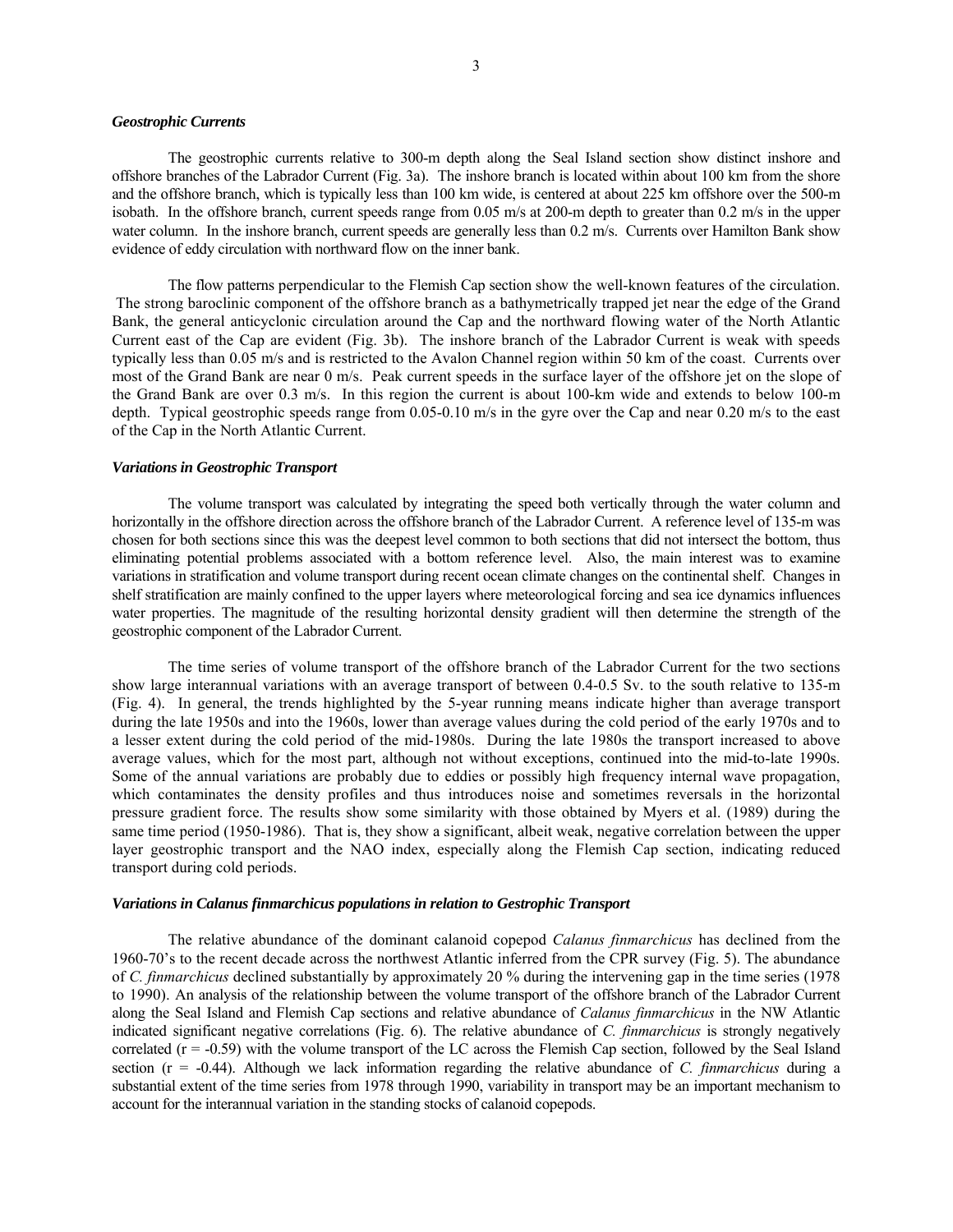## **Discussion and Summary**

 Variations in the baroclinic component of the volume transport of the Labrador Current on the Newfoundland Shelf during recent climate changes in the Northwest Atlantic were examined in relation to the abundance of an ecologically-important calanoid copepod. During the past several decades climatic conditions in the Northwest Atlantic have been characterized by several extremes, from the warm 1960s and late 1990s to early 2000s to cold conditions of the early 1970s, mid-1980s and early 1990s. The magnitude of climate variations in the north Atlantic is often measured by the strength of the winter atmospheric pressure fields or NAO index. The ocean generally responded to these climate variations through changes in the shelf stratification due mainly to temperature and salinity changes resulting from variations in ice formation and subsequent melting and through variations in wind forcing. These variations may cause changes in the transport of major current systems. For example, strong winter northwesterly winds generally associated with high NAO index in the northwest Atlantic would be expected to erode shelf-slope density fronts and hence reduce the strength of the density driven currents at the shelf break. The results presented here generally show large interannual variations, but the trend indicates higher-than-average transport during the warm 1960s (low NAO index) and lower than average values during the cold early 1970s and the mid-1980s (high NAO index). During the late 1980s the transport increased to above average values that continued into the early 2000s.

 Zooplankton populations may be sensitive to variations in ocean currents since their horizontal position is largely determined by advection. The calanoid copepods are particularly susceptible to changes in ocean circulation because of the requirement for deep water to enter into the diapause phase during the autumn and winter period. Our results indicate that volume transport variability of the Labrador Current is significantly correlated with the relative abundance of *Calanus finmarchicus*, and may impact recruitment of calanoid copepods in shelf ecosystems in the NW Atlantic. Given the correlative nature of the relationship between volume transport of the Labrador Current and the relative abundance of this marine copepod, additional work is needed to explore the processes of changes in ocean circulation and other potential indirect effects on the recruitment of calanoid copepods to the shelf ecosystem. The CPR time series represents an important opportunity for investigating the ecology of phytoplankton and zooplankton populations over ecologically-relevant spatial and temporal scales in relation to the environment.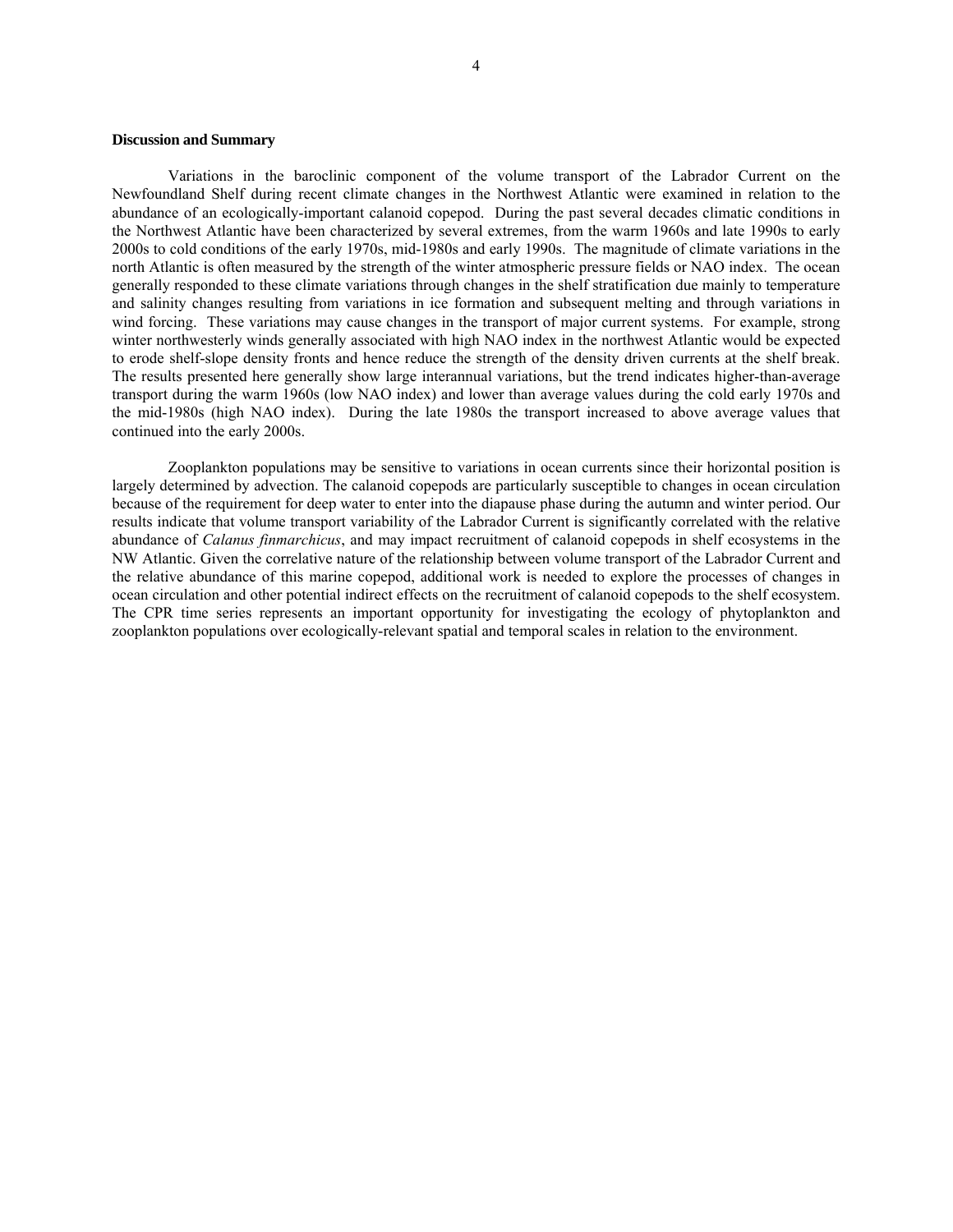## **References**

Anonymous. 1978. List of ICNAF standard oceanographic sections and stations. ICNAF selected papers No. 3.

Colbourne, E. B., S. Narayanan, and S. Prinsenberg. 1994. Climatic change and environmental conditions in the northwest Atlantic during the period 1970-1993. ICES mar. Sci. Symp., 198:311-322.

Colbourne, E.B., B. deYoung, S. Narayanan and J. Helbig. 1997. A comparison of hydrography and circulation on the Newfoundland Shelf during 1990-1993 to the long term mean. Can. J. Fish. Aquat. Sci. 54 (Suppl. 1).

Drinkwater, K. F., E. Colbourne and D. Gilbert. 1999. Overview of environmental conditions in the northwest Atlantic in 1998. NAFO SCR Doc. 99/36, Ser. No. N4094. 72p.

Drinkwater, K. F. 1996. Atmospheric and oceanic variability in the northwest Atlantic during the 1980s and early 1990s. J. Northw. Atl. Fish. Sci. Vol. 18: 77-97.

Gill, A. E. 1982. Atmosphere-ocean dynamics. Academic Press, New York.

G. Han and J. Li. 2004. Sea Surface Height and Current Variability on the Newfoundland Slope from TOPEX/Poseidon Altimetry. Can. Tech. Rep. Hydrogr. Ocean Sci. 234 viii + 40 p.

Head, E.J.H., L. Harris, B. Petrie. 1999. Distribution of Calanus spp. on and around the Nova Scotia Shelf in Aprilevidence for an offshore source of Calanus finmarchicus to the mid- and western regions. Can. J. Fish. Aquat. Sc., 56: 2463-2476.

Lazier, J. R. N. and D. G. Wright. 1993. Annual velocity variations in the Labrador Current, J. Phys.Oceanogr. 23: 659-679.

Myers, R. A., J. Helbig and D. Holland. 1989. Seasonal and interannual variability of the Labrador Current and West Greenland Current. ICES C.M. 1989/C:16.

Narayanan, S., S., Prinsenberg, and P. C. Smith. 1996. Current meter observations from the Labrador and Newfoundland Shelves and comparisons with barotrophic model predictions and IIP surface currents. Atmosphere-Ocean 34 (1) 227-255.

Pickart, R., T. McKee, D. Torres, S. Harrington. 1999. Mean structure and interannual variability of the slopewater system south of Newfoundland. Journal of Physical Oceanography, 29: 2541-2558.

Richardson, A.J., A.W. Walne, A.W.G. John, T.D. Jonas, J.A. Lindley, D.W. Sims, D. Stevens, M. Witt. 2006. Using continuous plankton recorder data. Progress in Oceanography, 68: 27-74

Sheng, J. and Keith R. Thompson 1996. Summer surface circulation on the Newfoundland Shelf and Grand Banks: The roles local density gradients and remote forcing. Atmosphere-Ocean. 34 (2), 267-284.

Warner, A.J., and G.C. Hays.1994. Sampling by the Continuous Plankton Recorder survey. Progress in Oceanography, 34:237-256.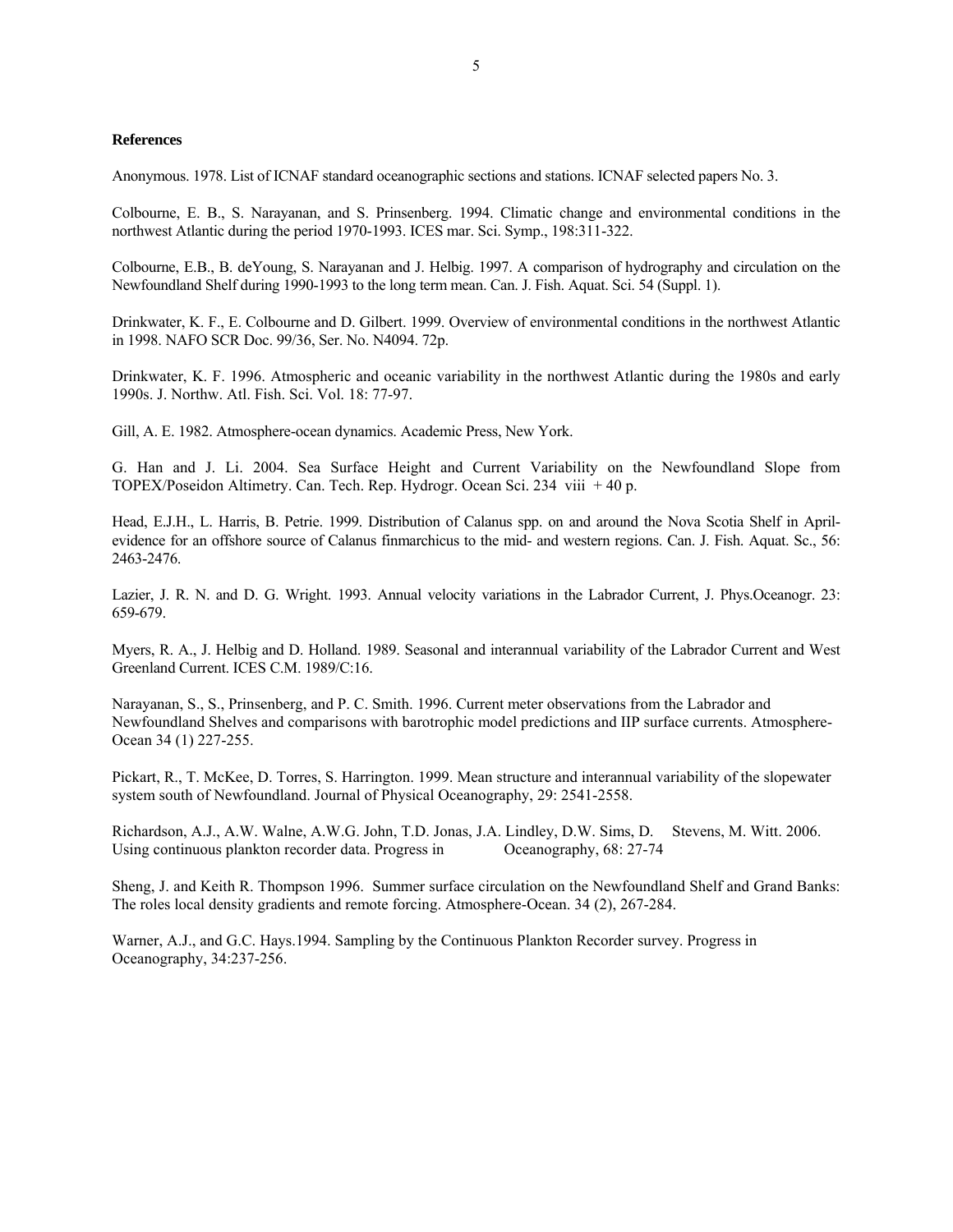

Fig. 1. Map of the study area showing the positions of the Seal Island, Bonavista and Flemish Cap (47 °N) transects and the general circulation in the Northwest Atlantic.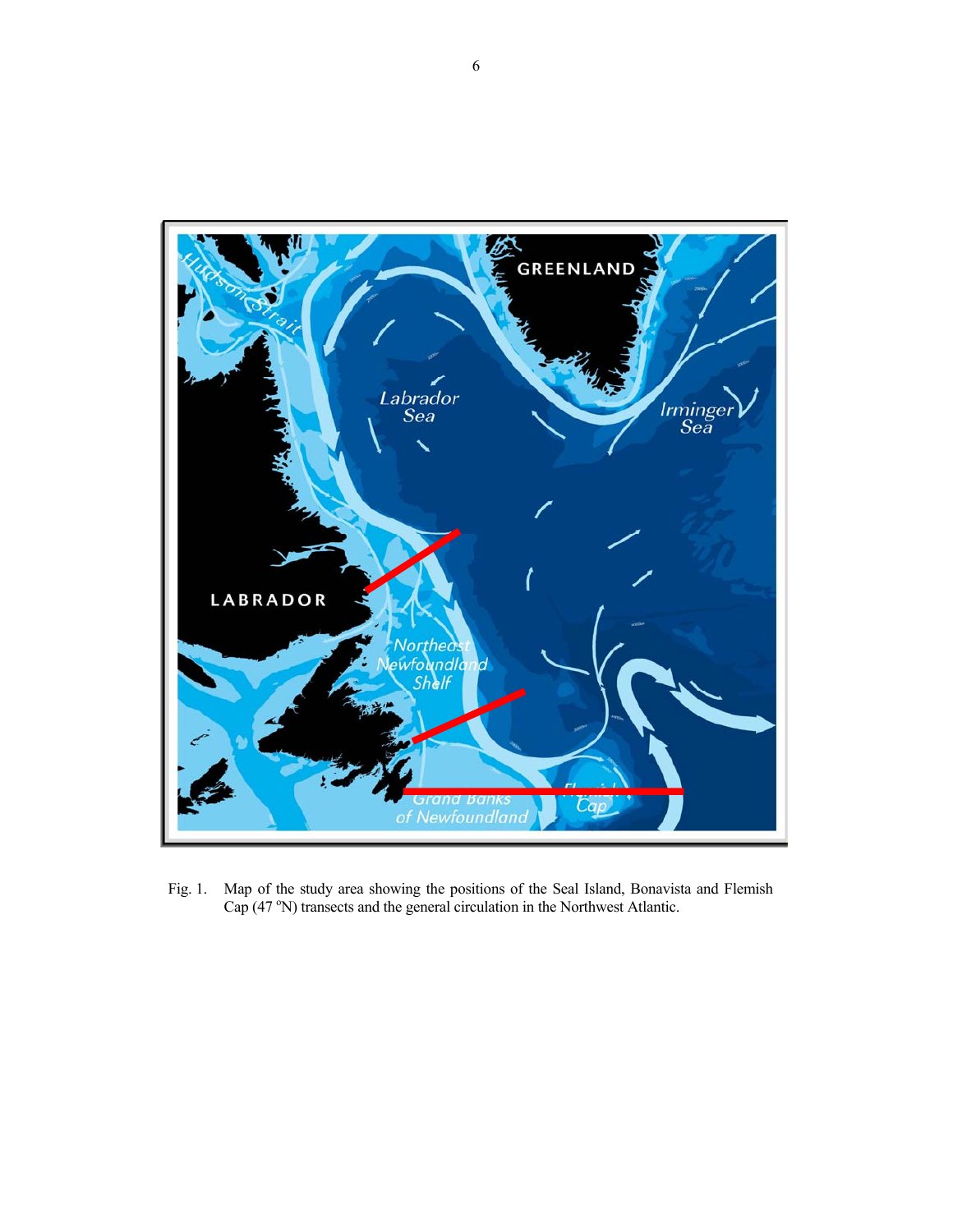

Fig. 2. Location of Continuous Plankton Recorder (CPR) stations with counts of adult (CV-CVI) Calanus finmarchicus within NAFO Subareas 2-6 covering the continental shelf and slope waters of the NW Atlantic from southern Labrador to the Gulf of Maine. during 1961-2005. Note the gap in sampling from the late 1970's through till the early 1990's and the main commercial shipping lanes across NAFO Divisions 3L and 3Ps.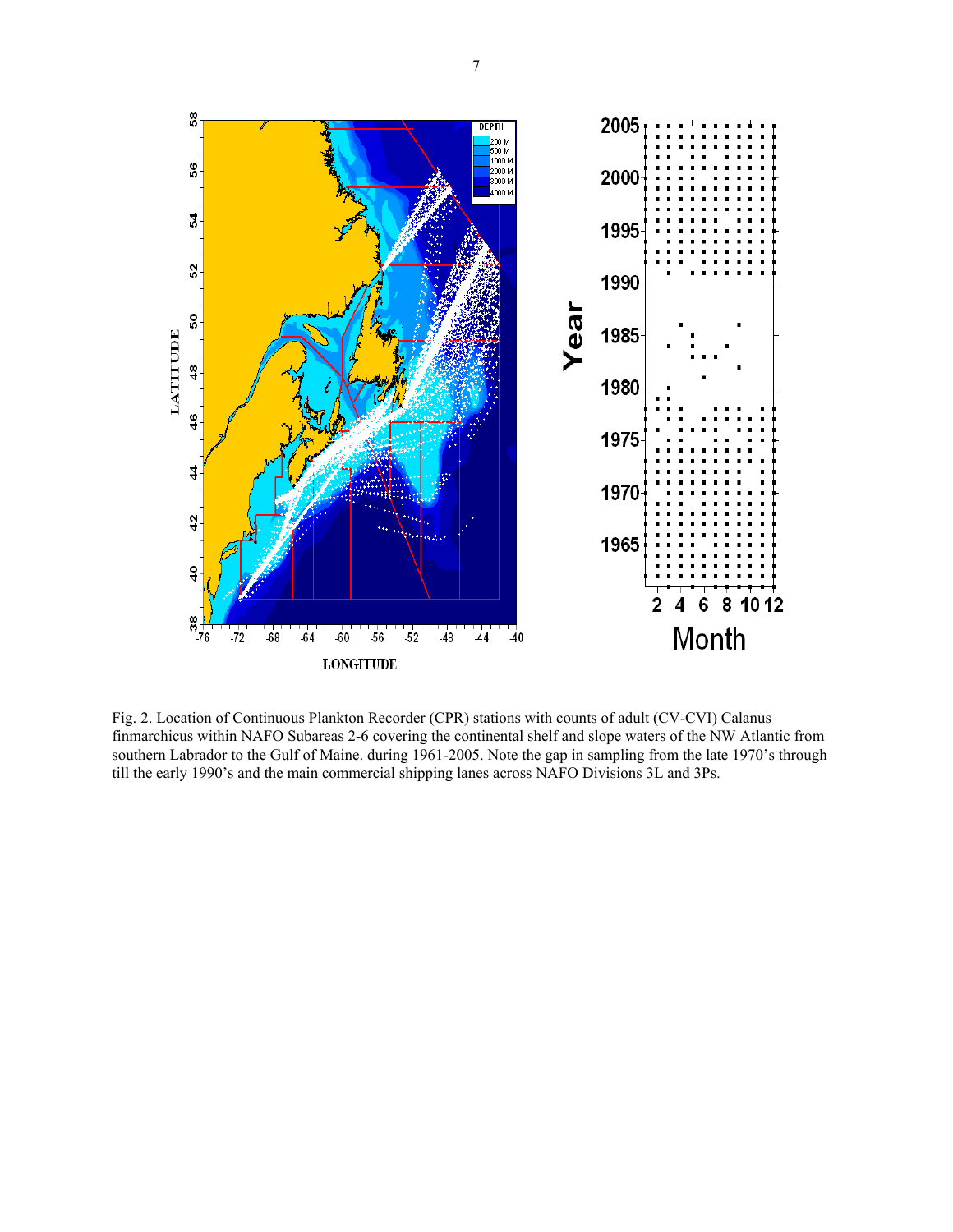

Fig. 3a.Vertical cross-section of summer geostrophic currents (cm/s) along the Seal Island section. Negative (blue) values are southward.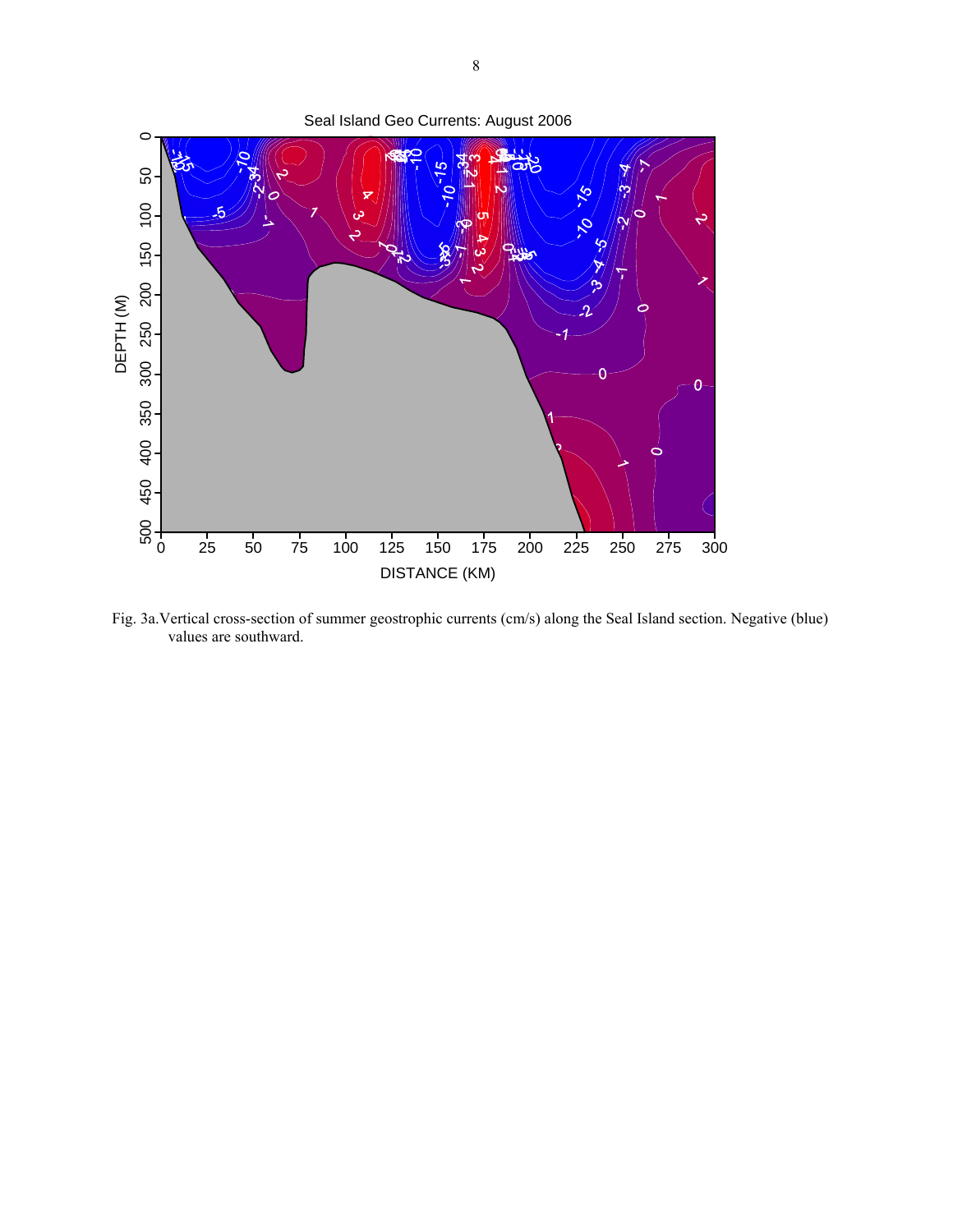

Fig. 3b.Vertical cross-section of summer geostrophic currents (cm/s) along the Flemish Cap section. Negative (blue) values are southward.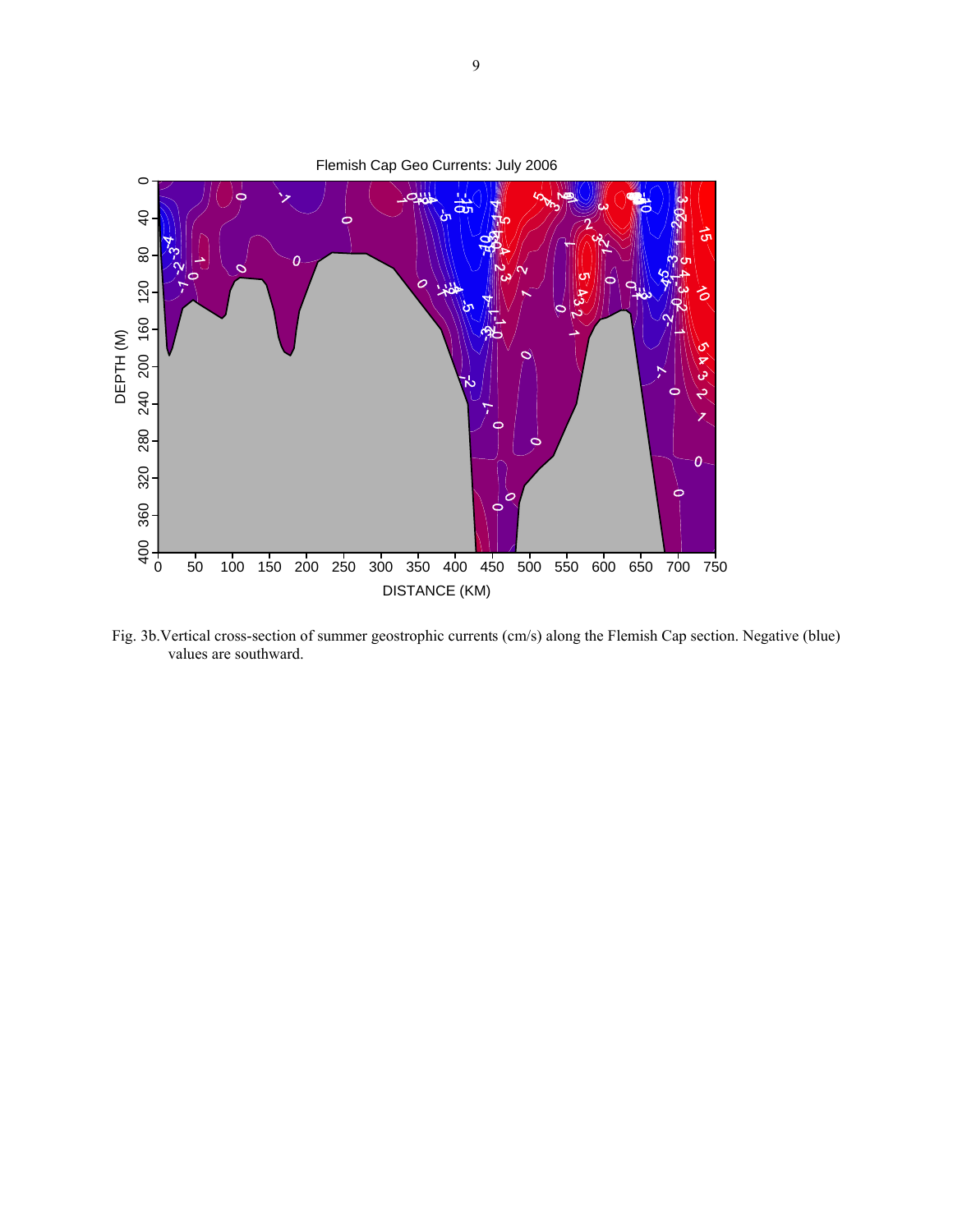

Fig. 4 Time series of geostrophic transport (Sv=10<sup>6</sup> m<sup>3</sup>/s) relative to 135-m depth of the offshore branch of the Labrador Current through the Seal Island and the Flemish Cap sections. The heavy line represents the 5 year running average.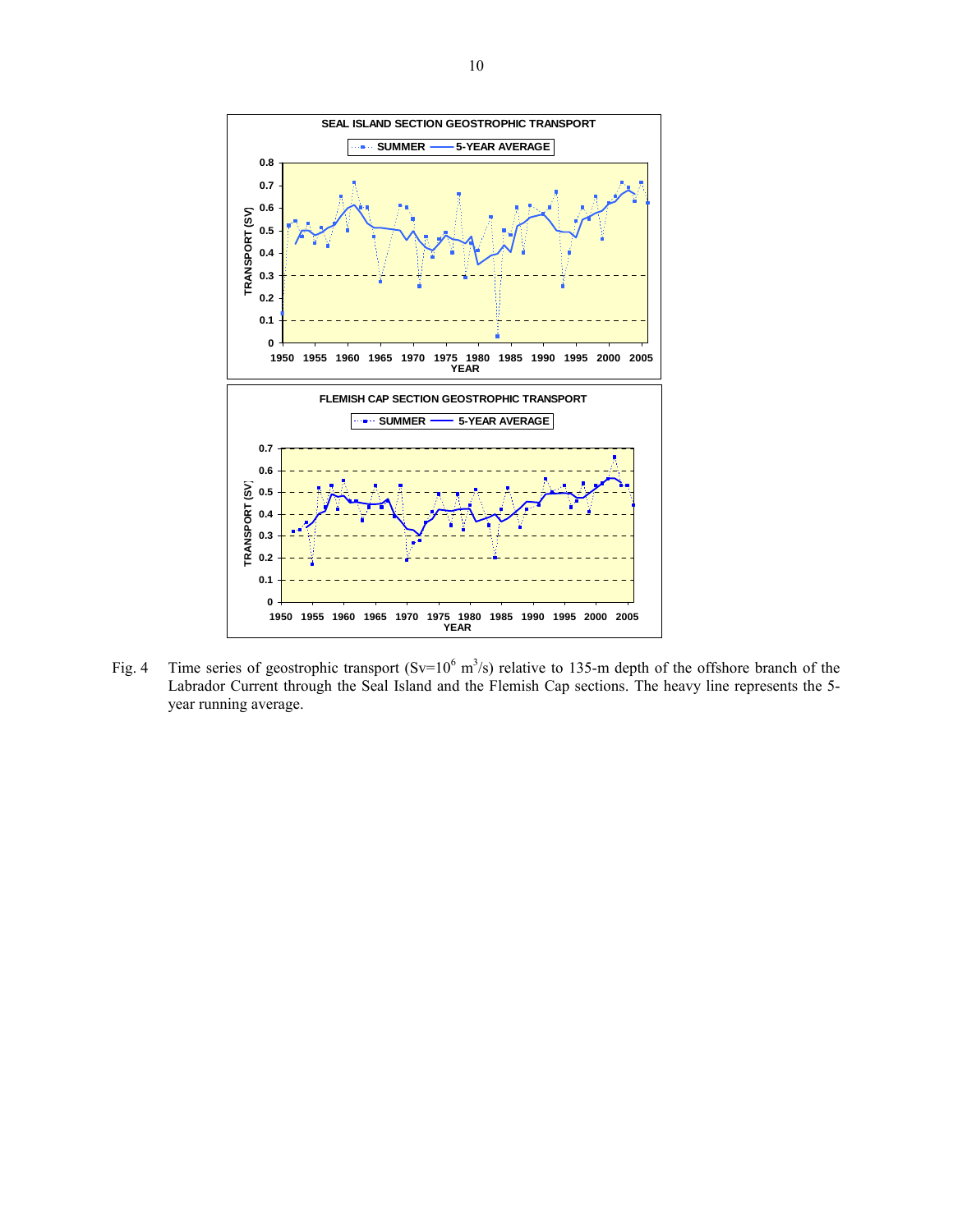

Fig. 5. Time series of seasonally-adjusted annual means (± SE) of relative abundance of *Calanus finmarchicus* in the northwest Atlantic during 1961-2005.